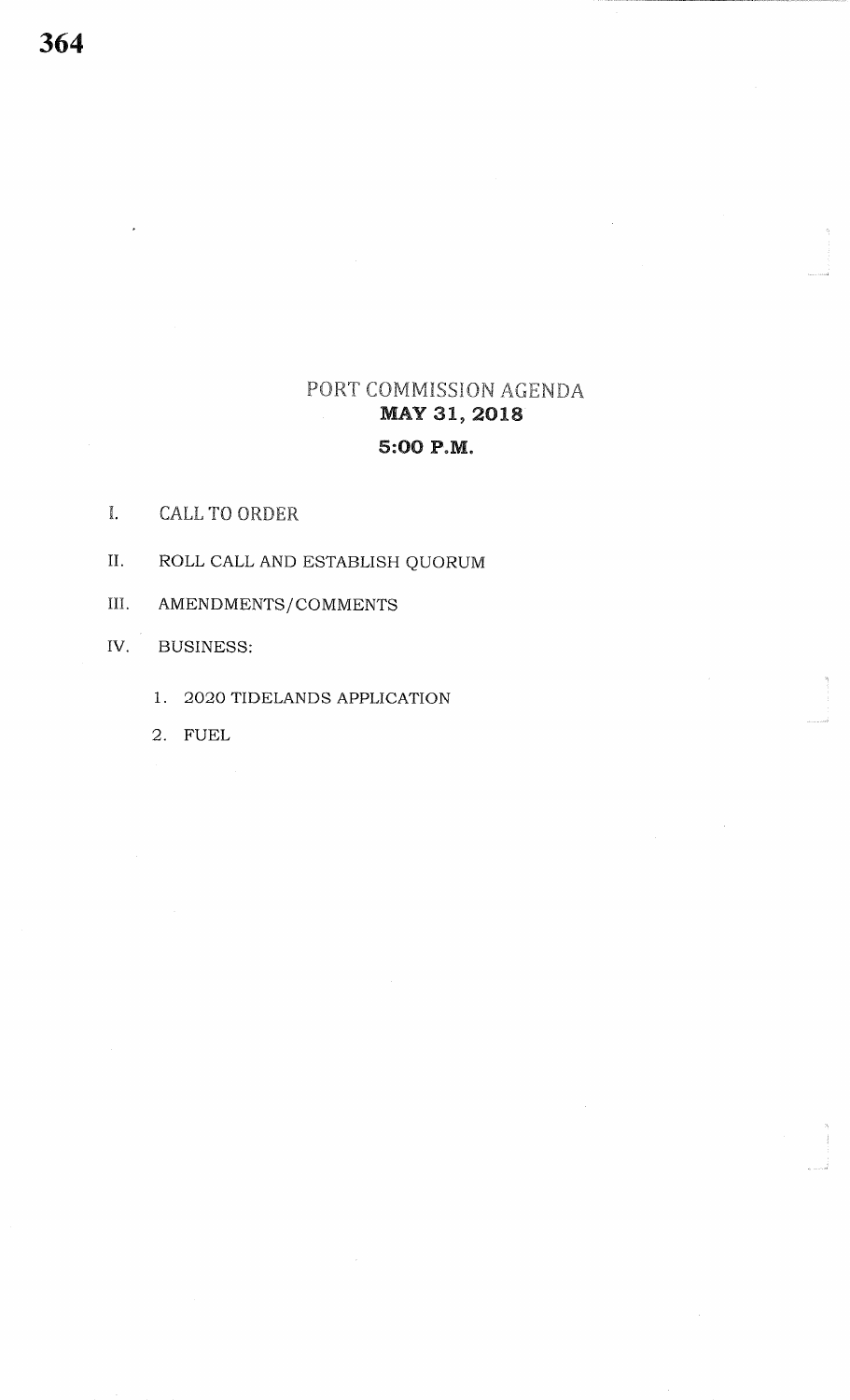$\mathcal{L}^{\mathcal{L}}(\mathcal{L}^{\mathcal{L}})$  and  $\mathcal{L}^{\mathcal{L}}(\mathcal{L}^{\mathcal{L}})$  . The contribution of

 $\mathcal{L}(\mathcal{L}(\mathcal{L}(\mathcal{L}(\mathcal{L}(\mathcal{L}(\mathcal{L}(\mathcal{L}(\mathcal{L}(\mathcal{L}(\mathcal{L}(\mathcal{L}(\mathcal{L}(\mathcal{L}(\mathcal{L}(\mathcal{L}(\mathcal{L}(\mathcal{L}(\mathcal{L}(\mathcal{L}(\mathcal{L}(\mathcal{L}(\mathcal{L}(\mathcal{L}(\mathcal{L}(\mathcal{L}(\mathcal{L}(\mathcal{L}(\mathcal{L}(\mathcal{L}(\mathcal{L}(\mathcal{L}(\mathcal{L}(\mathcal{L}(\mathcal{L}(\mathcal{L}(\mathcal{$  $\mathcal{L}(\mathcal{L}(\mathcal{L}))$  . The contract of the contract of the contract of the contract of the contract of the contract of the contract of the contract of the contract of the contract of the contract of the contract of the co

 $\mathcal{L}^{\text{max}}_{\text{max}}$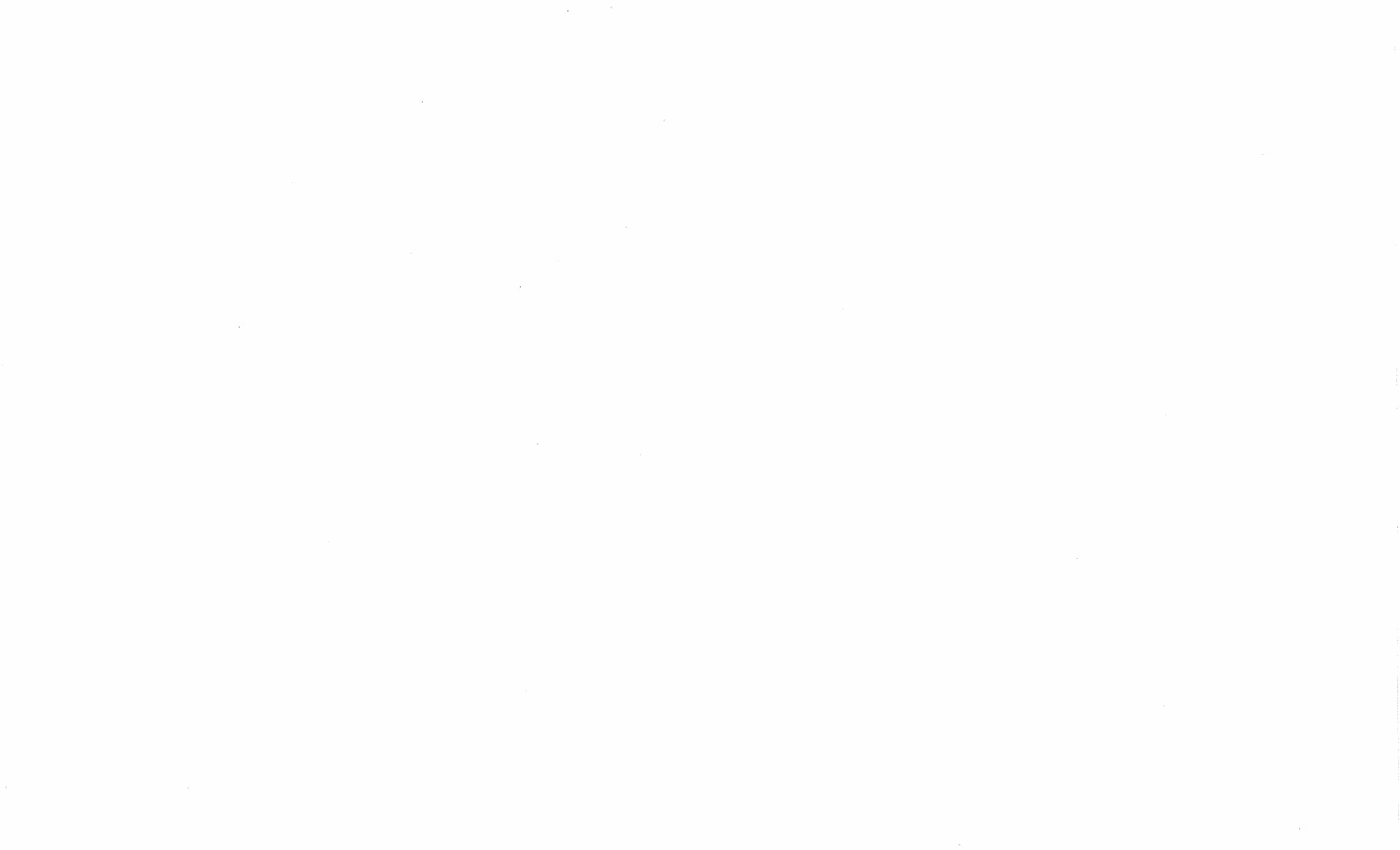Be it remembered that a recess meeting of the Port Commission of the City of Long Beach, Mississippi, was begun and held at the City Hall MeetingRoom, 201 Jeff Davis Avenue, in said City, on Thursday, May 31, 2018, at 5:00 o'clock p.m., it being the time, date, and place fixed by order of the Port Commission recessing the meeting from May \7,2019.

There were present and in attendance on said Commission and at themeeting the following named persons: President Phil Kies, Vice PresidentSusan Nicolais, Secretary Don Dechenes, Commissioners Russell Jones,Brandon Boggess, Barney Hill, Harbormaster Bill Angley, and City Clerk StaceyDahl.

Absent the meeting were Commissioners Brian Currie, Junior Husband,and Kevin Hicks.

There being a quorum present and sufficient to transact the business ofthis meeting, the following proceedings were had and done.

\*\*\*\*\*\*\*

Commissioner Kies called the meeting to order; whereupon it was theconsensus of the Commission to recognize Mr. Quentin Denney regarding theproposed use of the former Brackish Restaurant located in the harbor. Afterdiscussion, it was determined that Mr. Denney would request to be placed onthe next agenda of the Port commission, if formal plans are ready.

\*\*\*\*\*\*\*\*\*\*\*\*\*\*\*\*\*\*\*\*\*\*\*\*\*\*\*\*

Commissioner Nicolais made motion seconded by Commissioner Hill andunanimously carried to approve the Mississippi Tidelands Trust Fund Program Request for Funding FY 2020, as follows:

.<br>.<br>Watenzoona

t<br>Manazaran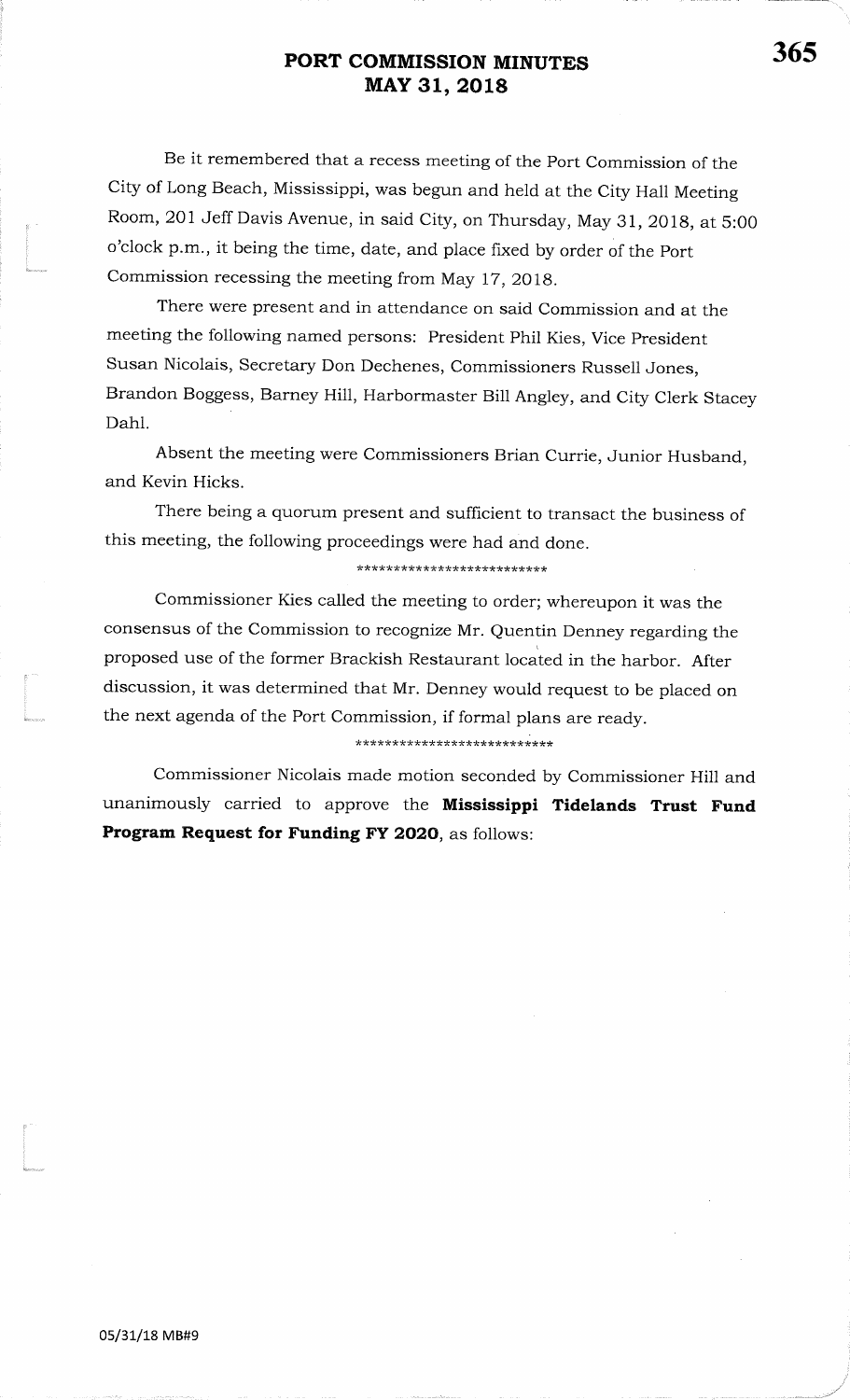|                              |                                                | <b>Request for Funding FY2020</b> | <b>Official Use Only</b>     |
|------------------------------|------------------------------------------------|-----------------------------------|------------------------------|
| PROTECT CONSERVE             | <b>Public Access</b>                           | <b>Managed Project</b>            | Project Number:              |
|                              |                                                | <b>PROJECT SUMMARY</b>            | Requesting Agency:           |
| 1. Title of Project:         | red outlines indicate required fields          |                                   | 6. Funding Requested:        |
|                              | FY2020 - Long Beach Harbor Improvements        |                                   | \$500,000.00                 |
| 2. Location of Project:      |                                                |                                   | 7. Matching Funds:           |
| Long Beach Smallcraft Harbor |                                                |                                   | 8. Source of Matching Funds: |
| 3. Requesting Agency:        |                                                |                                   | 9. Total Project Funds:      |
| City of Long Beach           |                                                |                                   | \$500,000.00                 |
|                              | 4. Requesting Agency Representative:           |                                   |                              |
| a. Name:                     | George Bass                                    |                                   |                              |
| b. Phone:                    | 228.863.1556                                   |                                   |                              |
| c. Fax:                      | 228.865.0822                                   |                                   |                              |
|                              | d. Address: P.O. Box 929. Long Beach, MS 39560 |                                   |                              |
| e. Email:                    | mayor@cityoflongbeachms.com                    |                                   |                              |
| 5. Project Manager:          |                                                |                                   |                              |
| a. Name:                     | David Ball, P.E., City Engineer                |                                   |                              |
| b. Phone:                    | 228.863.0667                                   |                                   |                              |
| c. Fax:                      | 228.863.5232                                   |                                   |                              |
|                              | d. Address: 520-33rd St., Gulfport, MS 39507   |                                   |                              |
| e. Email:                    | david.ball@garnerrussell.com                   |                                   |                              |

Page 1 of 9

366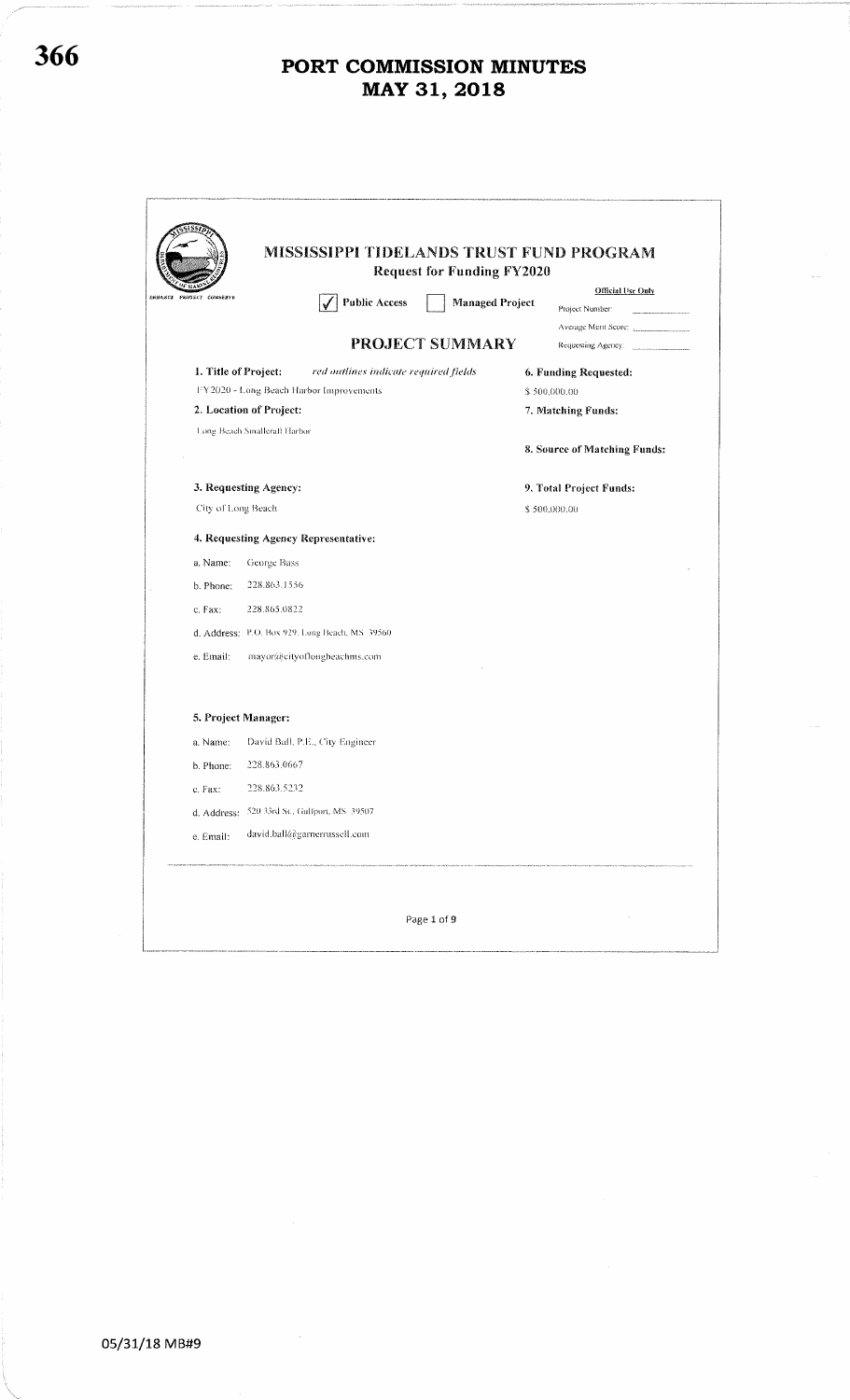

#### MISSISSIPPI TIDELANDS TRUST FUND PROGRAM **Request for Funding FY2020**

#### **PROJECT SUMMARY**

#### 10. Provide Brief Project Description/Overview:

The City of Long Beach requests funds for three critical projects in the Smalleraft Harbor: 1 - the Southeast Shore Protection / Hardening, which will strengthen the structural integrity of the southeastern shore to provide enhanced damage resistance from<br>storms: 2 - a mobile fuel facility which will allow for the removal of the mission-critical fac will reduce the repetitive losses in this portion of the Harbor's services: 3 - funding for the local share of Hurricane Nate<br>repairs which will be majority-funded through FEMA.

#### 11. LIST Project Goals/Objectives:

1 - Reinforce or otherwise mitigate areas of the Harbor which are particularly susceptible to damage during storm events.<br>2 - Reduce the likelihood and length of "downtime" following unavoidable storm damage. 3 - Reduce the City's dependence on requests for funding for the repair of repetitive damage/losses.

#### 12. LIST Project Benefits:

1 - Increase the case and safety of the Public's use of the Harbor facilities, by lessening the damage caused during storm events,<br>2 - Reduce the exposure to repetitive damages in the referenced areas of the Harbor, saving areas.

Page 2 of 9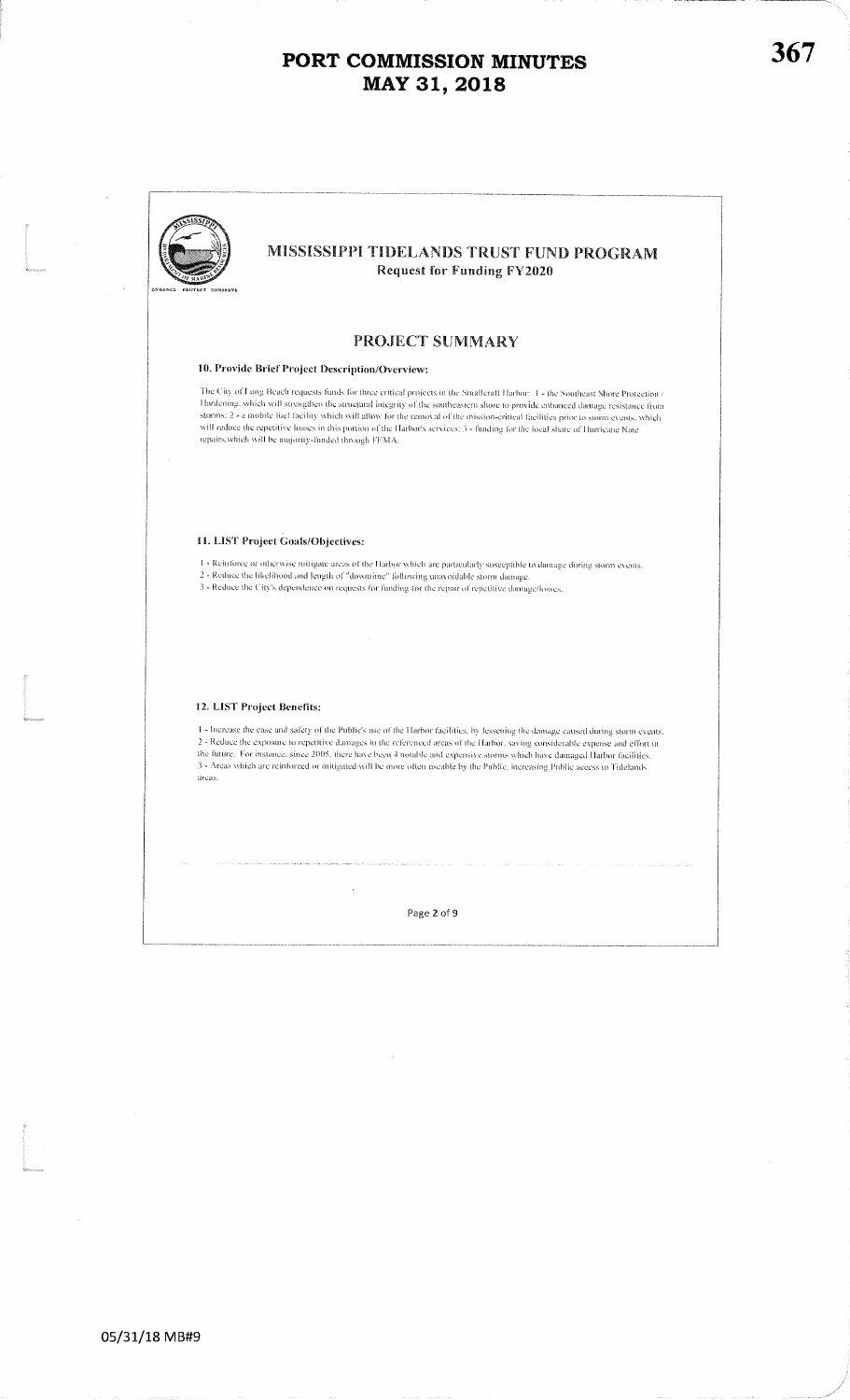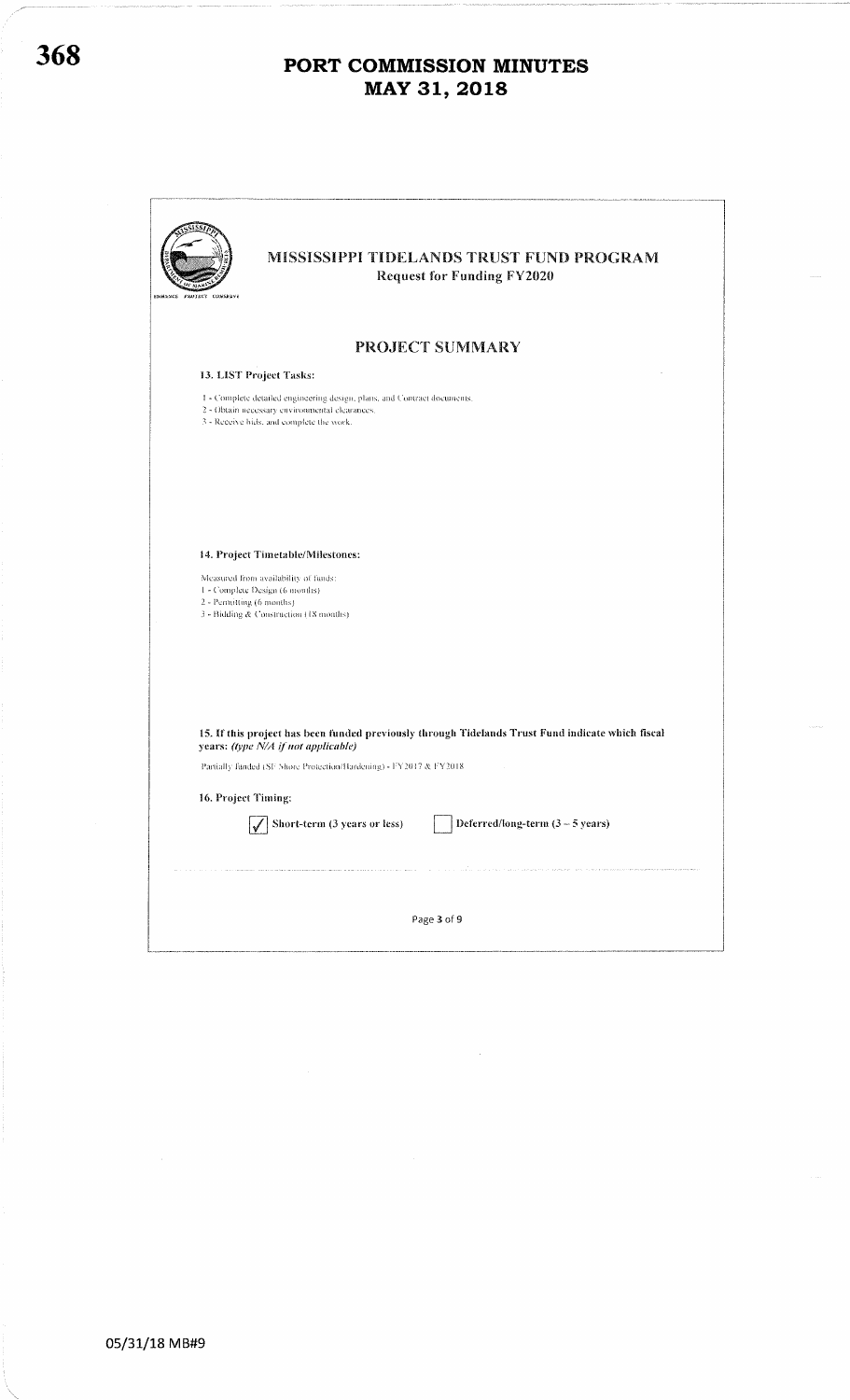| <b>APPLICATION SUMMARY QUESTIONNAIRE</b>                                                                                                                                                                                                                                                                                            | $\sqrt{Y}$ es $\Box$ No<br>$\Box$ Yes $\Box$ No |
|-------------------------------------------------------------------------------------------------------------------------------------------------------------------------------------------------------------------------------------------------------------------------------------------------------------------------------------|-------------------------------------------------|
| 17. Is this a Multi-Phase Project?                                                                                                                                                                                                                                                                                                  |                                                 |
| 18. Is any part of this project located on private property?<br>19. Is there an existing lease between the requesting agency and property owner? $\sqrt{\sqrt{}}$ Yes $\sqrt{ }$ No<br>20. If required, are the plans approved by the DMR Permitting Office?<br>21. Will this project enhance an existing water-dependent activity? |                                                 |
|                                                                                                                                                                                                                                                                                                                                     |                                                 |
|                                                                                                                                                                                                                                                                                                                                     |                                                 |
|                                                                                                                                                                                                                                                                                                                                     | $\exists$ Yes $\sqrt{\ }$ No                    |
| Identify the activity:                                                                                                                                                                                                                                                                                                              | $\sqrt{Y}$ es $\Box$ No                         |
| All activities which are currently accessible from the Long Beach Harbor will benefit from these projects, including<br>recreational fishing, boating, charter fishing, and public access.                                                                                                                                          |                                                 |
| 22. Does this project coordinate with other existing or planned projects?<br>Identify the project(s):                                                                                                                                                                                                                               | $\sqrt{Y}$ es   No                              |
| The Long Beach Smalleraft Harbor Master Plan                                                                                                                                                                                                                                                                                        |                                                 |
| 23. Will this project involve impacting, filling, or dredging coastal wetlands?<br>If yes, what acreage:                                                                                                                                                                                                                            | $\exists$ Yes $\lceil \sqrt{\;\;} \mathbb{N}$ o |
| 24. Identify the constituency or interest group(s) which this project will serve:                                                                                                                                                                                                                                                   |                                                 |
| Public users and Harbor customers                                                                                                                                                                                                                                                                                                   |                                                 |
| 25. Identify the service that this project will provide to the group(s) identified in 24:                                                                                                                                                                                                                                           |                                                 |
| Enhanced, increased, and safer use of Tidelands areas.                                                                                                                                                                                                                                                                              |                                                 |

 $\ddot{\phantom{a}}$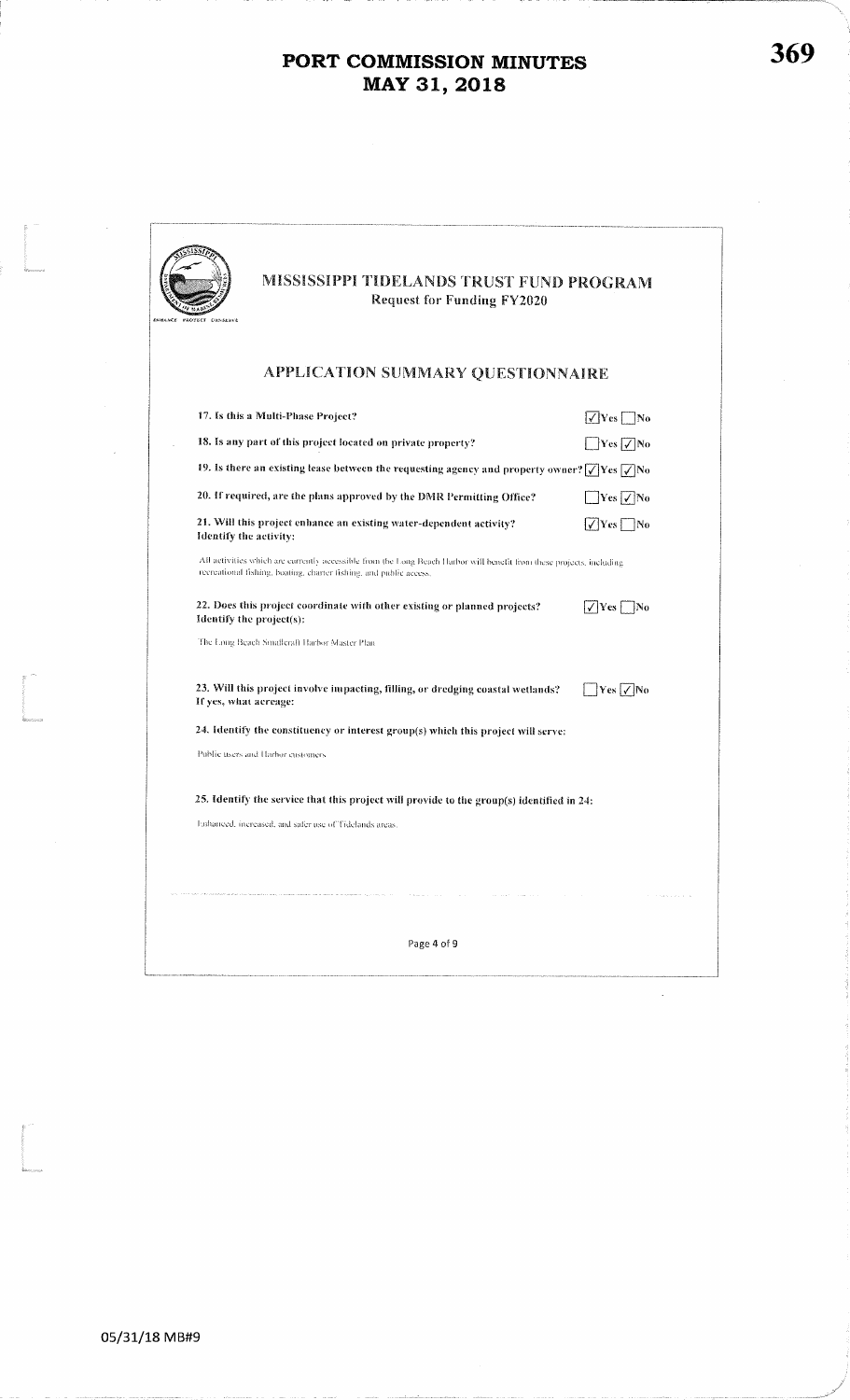| ENHANEE PROTECT CONSERVE                                                                          |                                                                                                                                                                                                                                                                                                                                   |  |  |  |
|---------------------------------------------------------------------------------------------------|-----------------------------------------------------------------------------------------------------------------------------------------------------------------------------------------------------------------------------------------------------------------------------------------------------------------------------------|--|--|--|
|                                                                                                   | APPLICATION SUMMARY QUESTIONNAIRE                                                                                                                                                                                                                                                                                                 |  |  |  |
| 26. Project Category:                                                                             | 27. Current status of architectural/                                                                                                                                                                                                                                                                                              |  |  |  |
| (more than one may apply).                                                                        | engineering pans & specifications                                                                                                                                                                                                                                                                                                 |  |  |  |
| Conservation                                                                                      | for this project (if applicable):                                                                                                                                                                                                                                                                                                 |  |  |  |
| Reclamation                                                                                       | (check one from each group)                                                                                                                                                                                                                                                                                                       |  |  |  |
| √ Preservation                                                                                    |                                                                                                                                                                                                                                                                                                                                   |  |  |  |
| Acquisition<br>Education                                                                          | Group 1:<br>Completed                                                                                                                                                                                                                                                                                                             |  |  |  |
| <b>Public Access</b>                                                                              | In Progress<br>Ready to Bid                                                                                                                                                                                                                                                                                                       |  |  |  |
| $\sqrt{}$ Public Improvement                                                                      | Other (identify)                                                                                                                                                                                                                                                                                                                  |  |  |  |
| Other (Identify)                                                                                  |                                                                                                                                                                                                                                                                                                                                   |  |  |  |
|                                                                                                   |                                                                                                                                                                                                                                                                                                                                   |  |  |  |
|                                                                                                   | Group 2:<br>Paid for                                                                                                                                                                                                                                                                                                              |  |  |  |
|                                                                                                   | <b>Funds budgeted</b>                                                                                                                                                                                                                                                                                                             |  |  |  |
|                                                                                                   | Funds not budgeted                                                                                                                                                                                                                                                                                                                |  |  |  |
| 28. Categorize the benefits from 12:                                                              | 29. Have other State or Federal funding                                                                                                                                                                                                                                                                                           |  |  |  |
|                                                                                                   | sources been identified for the project?                                                                                                                                                                                                                                                                                          |  |  |  |
| Environmental                                                                                     | Yes                                                                                                                                                                                                                                                                                                                               |  |  |  |
| $\sqrt{\phantom{a}}$ Economic                                                                     | lNo                                                                                                                                                                                                                                                                                                                               |  |  |  |
| $\sqrt{\sqrt{2}}$ Safety                                                                          |                                                                                                                                                                                                                                                                                                                                   |  |  |  |
| Public                                                                                            | If yes, identify:                                                                                                                                                                                                                                                                                                                 |  |  |  |
| Other (identify)                                                                                  |                                                                                                                                                                                                                                                                                                                                   |  |  |  |
| providing public access to tidelands affected areas?                                              | 30. In what way does this project meet the goals and objectives of the Department of Marine<br>Resources and the Secretary of State's Office, which include enhancing, protecting, conserving and<br>This project meets the goals of this program by increasing the opportunities for safe public usage and by reducing damage to |  |  |  |
| other peripheral coastal wetlands by reducing & otherwise mitigating damages in the project area. |                                                                                                                                                                                                                                                                                                                                   |  |  |  |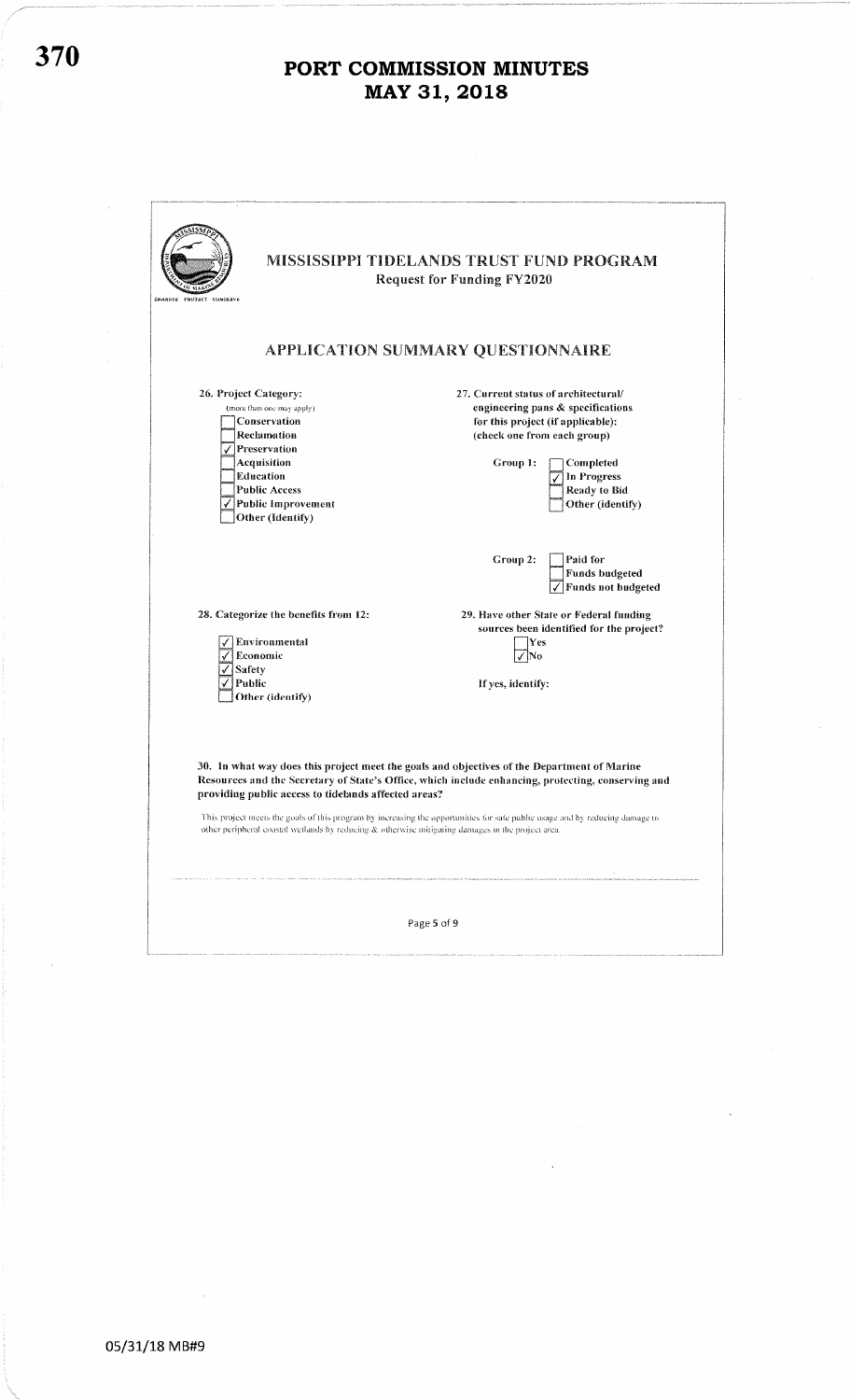

#### MISSISSIPPI TIDELANDS TRUST FUND PROGRAM **Request for Funding FY2020**

#### **APPLICATION SUMMARY**

31. Summarize, in paragraph form, your Tidelands Application below. Give additional detail from TTF-1 Section 7 and include how the project will meet the requirements of the Public Trust Tidelands Act and the potential benefits that would be derived from receipt of Tidelands Trust **Funds** 

The City of Long Beach requests funds to construct a portion of a reinforced bulkhead wall which will protect the southeast corner of the Long Beach Harbor (at the south end of Cleveland Avenue). This area has historically been extremely damaged by even small storms, and often requires major repairs after large storm events. These repairs often take exceptional lengths of<br>time due to FEMA timelines and regulations, permitting requirements, and other considerations Construction of a bulkhead wall in the area will help to reduce the frequency of damage, saving considerable funds in on-going, repetitive losses. Because the buklhead wall is expected to survive even major storm events, it will also facilitate quicker repairs by providing an above-mean high tide area that can be repaired via normal backfilling and paving operations.

The first phase of this work (approximately 450' of bulkhcad starting at the south end of S. Cleveland Ave.) is already in the design phase with environmental permits in-hand, ready to begin construction upon final preparation of the contract documents.<br>Future phases will extend the wall further northward, hardening and protecting the shoreline wh severely damaged by large storm events.

After completion of the project, this portion of the Long Beach Smallcraft Harbor will be better protected, leading to less future damage and quicker restoration. This will lead to increased availability of funds to perform other Tidelands public access projects within the Harbor area, such as improvements to boat launches, boating piers, fishing facilities, and other important infrastructure

Furthermore, reducing the repetitive damage to this area (which generally consists of erosion, and destruction of shore protection in the area) will also reduce the impact of these damages to other public Tidelands areas

Secondly, the City requests funds for the construction/acquisition of a mobile fuel facility, along with decommissioning the old fuel facility which is damaged each time a significant storm event impacts the Harbor. The City is eurrently soliciting quotes for this work

Finally, the City requests funding to help cover the City's local share of Hurricane Nate damages, which occurred on Oct. 7, 2017. These damages are currently being reviewed by FEMA, with funding expected soon.

BUDGET

Design Phase ------------ \$30,000 Construction Phase ---- \$470,000

Total ----------------------- \$500,000

Page 6 of 9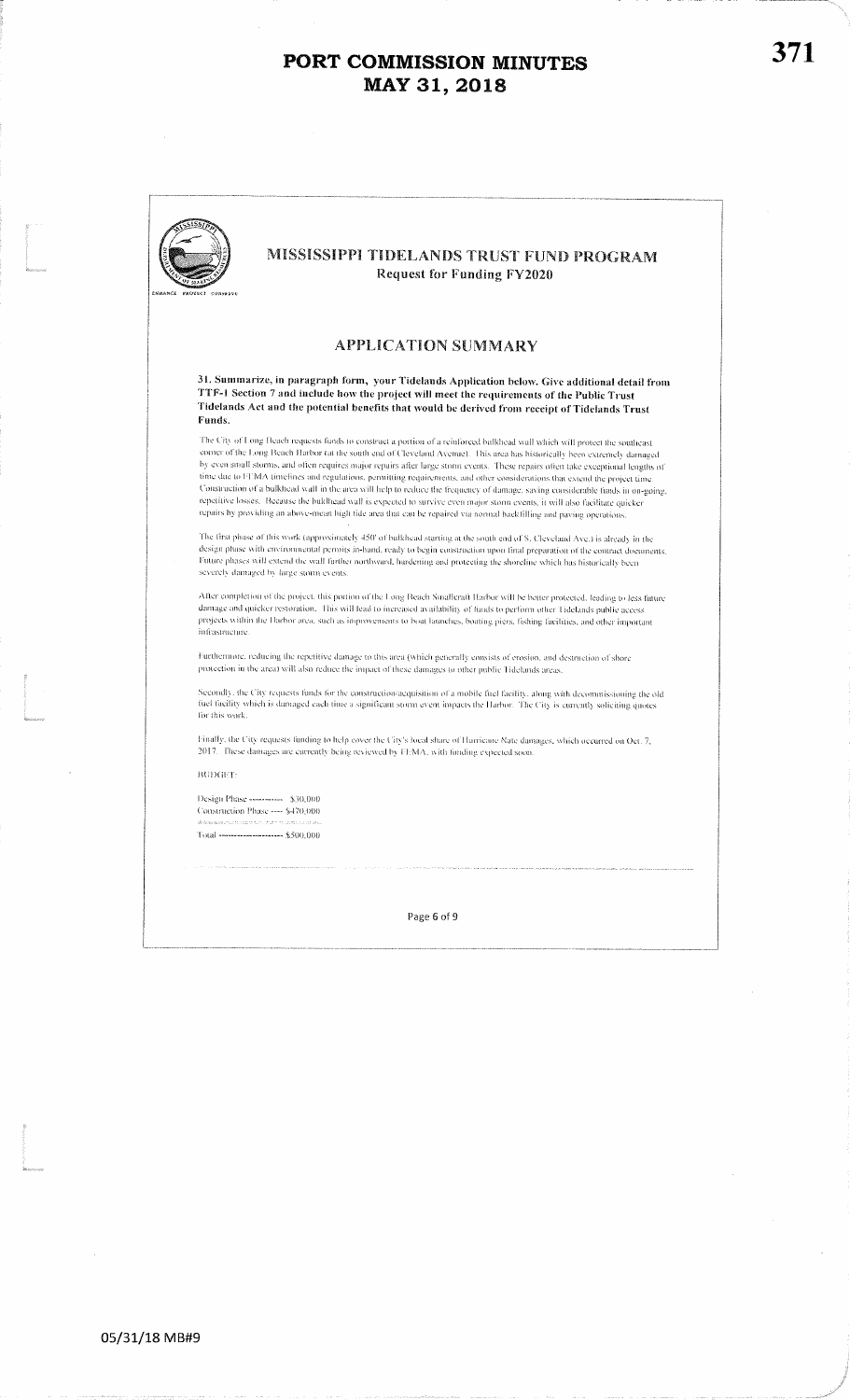| ENHANCE PROTECT CONSERVE                                                                                                       | <b>MISSISSIPPI TIDELANDS TRUST FUND PROGRAM</b><br><b>Request for Funding FY2020</b>                                                                                                                                              |      |
|--------------------------------------------------------------------------------------------------------------------------------|-----------------------------------------------------------------------------------------------------------------------------------------------------------------------------------------------------------------------------------|------|
|                                                                                                                                | <b>APPLICATION SUMMARY</b>                                                                                                                                                                                                        |      |
| 32. Estimated number of years to completion: 2                                                                                 |                                                                                                                                                                                                                                   |      |
| 33. Estimated Completion Date:                                                                                                 | Nov. 2020                                                                                                                                                                                                                         |      |
| 34. Prioritize if your agency has submitted multiple projects                                                                  |                                                                                                                                                                                                                                   |      |
|                                                                                                                                |                                                                                                                                                                                                                                   |      |
|                                                                                                                                |                                                                                                                                                                                                                                   |      |
|                                                                                                                                | <b>35. SIGNATURES</b>                                                                                                                                                                                                             |      |
| Project Manager:                                                                                                               | Signature                                                                                                                                                                                                                         | Date |
| Requesting Agency Representative:                                                                                              | Signature                                                                                                                                                                                                                         | Date |
|                                                                                                                                | 36. Attach project schematics or drawings as appropriate                                                                                                                                                                          |      |
| *Progress notes must be submitted semi-annually on Public Access projects and DMR projects, and quarterly on Managed projects. |                                                                                                                                                                                                                                   |      |
| CLICK TO SUBMIT FORM TO tidelandsapp@dmr.ms.gov                                                                                | .<br>The state to thing we provide the other than a contract the structure of the contract of the community of the Community of the Community of the Community of the Community of the Community of the Community of the Communit |      |
|                                                                                                                                |                                                                                                                                                                                                                                   |      |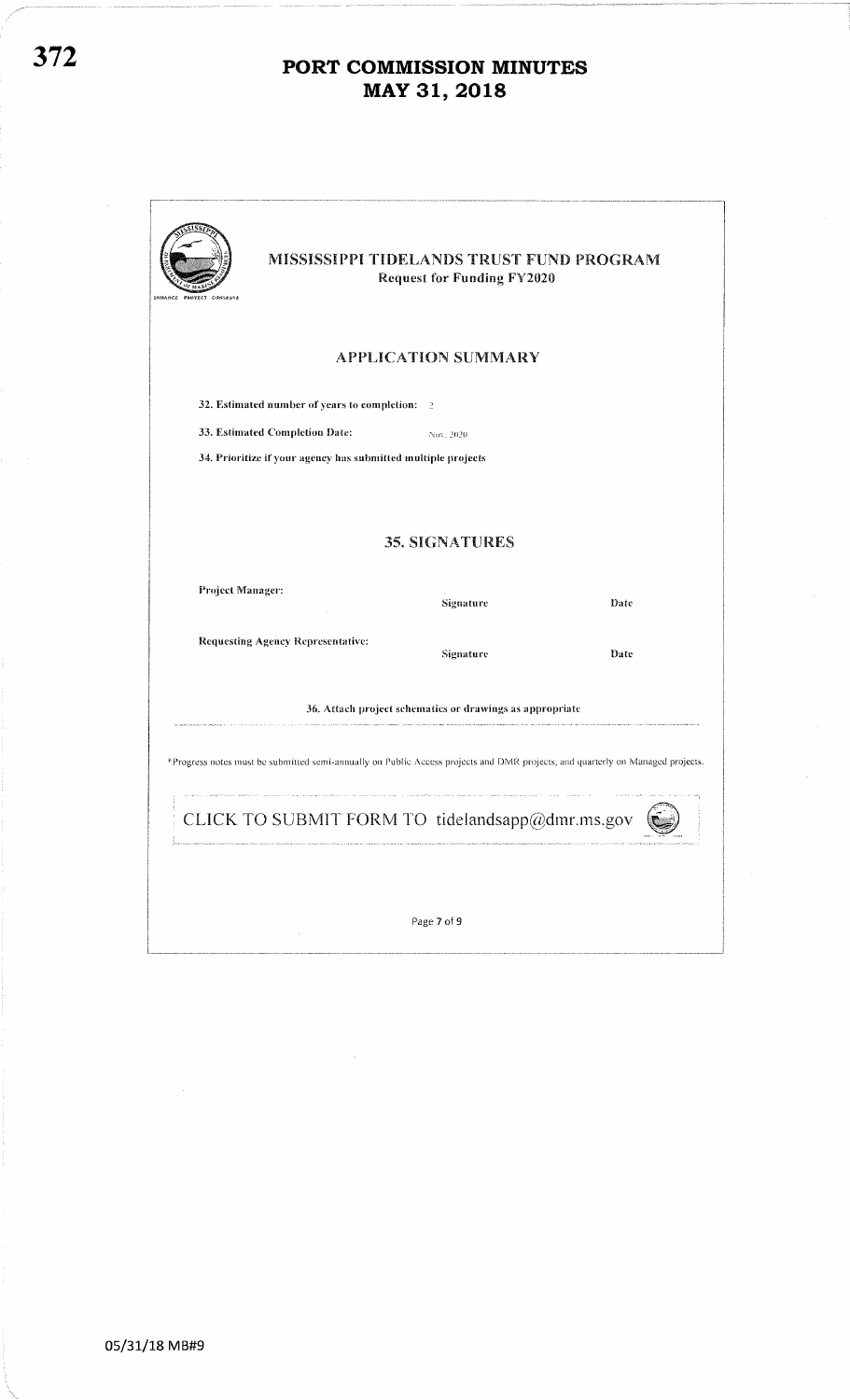

#### MISSISSIPPI TIDELANDS TRUST FUND PROGRAM **Request for Funding FY2020**

### **BUDGET**

| Category                                                 | Year 1      | Year 2       | Year 3 | Year 4  | Year 5           | Total           |
|----------------------------------------------------------|-------------|--------------|--------|---------|------------------|-----------------|
| Salaries, wages, Fringe<br>Travel                        |             |              |        |         |                  | <b>S (1.00)</b> |
|                                                          |             |              |        |         |                  | \$ 0.00         |
| Architecture & Engineering                               | 15000       | 15000        |        |         |                  | 5.30,000.00     |
| Legal                                                    |             |              |        |         |                  | \$0.00          |
| Consulting                                               |             |              |        |         |                  | 5.0.00          |
| Construction                                             |             | 470000       |        |         |                  | \$470,000.00    |
| Site Work                                                |             |              |        |         |                  | \$ 0.00         |
| Equipment                                                |             |              |        |         |                  | \$1.00          |
| Land Acquisition                                         |             |              |        |         |                  | 5000            |
| Indirects                                                |             |              |        |         |                  | \$ 0.00         |
| Other                                                    |             |              |        |         |                  | S(0,00)         |
| Total                                                    | N 15,000 00 | \$485,000.00 | 5000   | \$ 0.00 | 5.0 <sub>W</sub> | \$ 500,000.00   |
| <b>Funding Sources</b><br>*Tidelands Funding Reallocated | Year 1      | Year 2       | Year 3 | Year 4  | Year 5           | Total           |
| $(Project #: \_\_\_ \cdot Year \_\_\_\_$                 |             |              |        |         |                  | \$00            |
| **Tidelands Funding Awarded                              | 500000      |              |        |         |                  | \$ 500,000,00   |
| ***Federal Grants Funding                                |             |              |        |         |                  | \$0.00          |
| ***FEMA Funding                                          |             |              |        |         |                  | $S$ 0.00        |
| ***MEMA Funding                                          |             |              |        |         |                  | \$ 0.00         |
|                                                          |             |              |        |         |                  |                 |
|                                                          |             |              |        |         |                  |                 |
|                                                          |             |              |        |         |                  | \$ 0.00         |
| ***CDBG Funding<br>***In-Kind Donations<br>***Other      |             |              |        |         |                  | 5000<br>\$0.00  |

#### Instructions:

1. If project will be completed in one year, complete only the "Year 1" budget column.<br>2. If project will be completed in two years, complete "Year 1" and "Year 2" columns.<br>3. Follow the same process as above for "Year 3"

years.<br>
4. \*This should be completed only if you plan to reallocate existing funds to this project.<br>
5. \*\*This should only be completed if you were awarded funds in previous Tidelands year for other phases of this same project.<br>
6. \*\*\*Refer only to matching funds secured for this project.

Page 8 of 9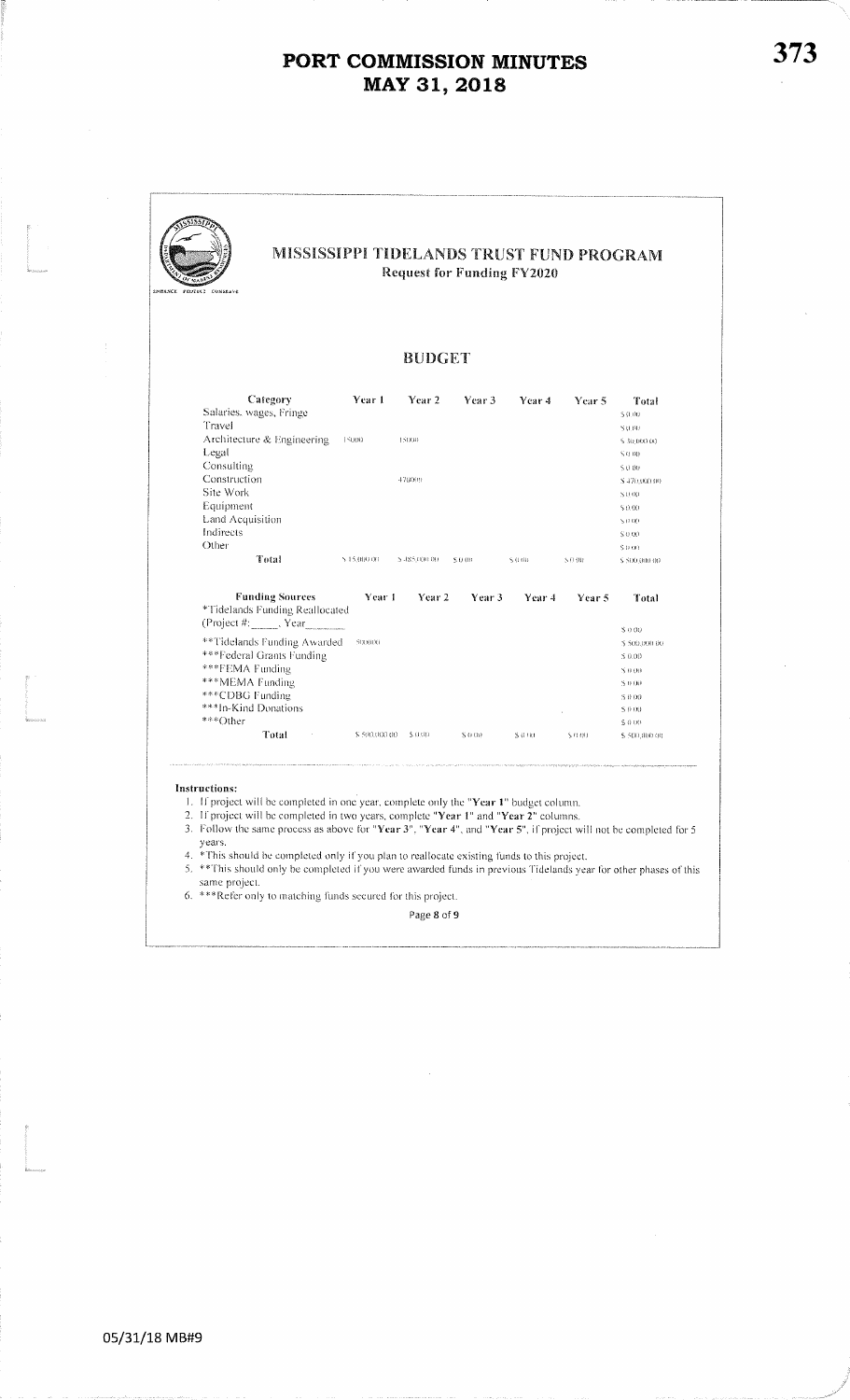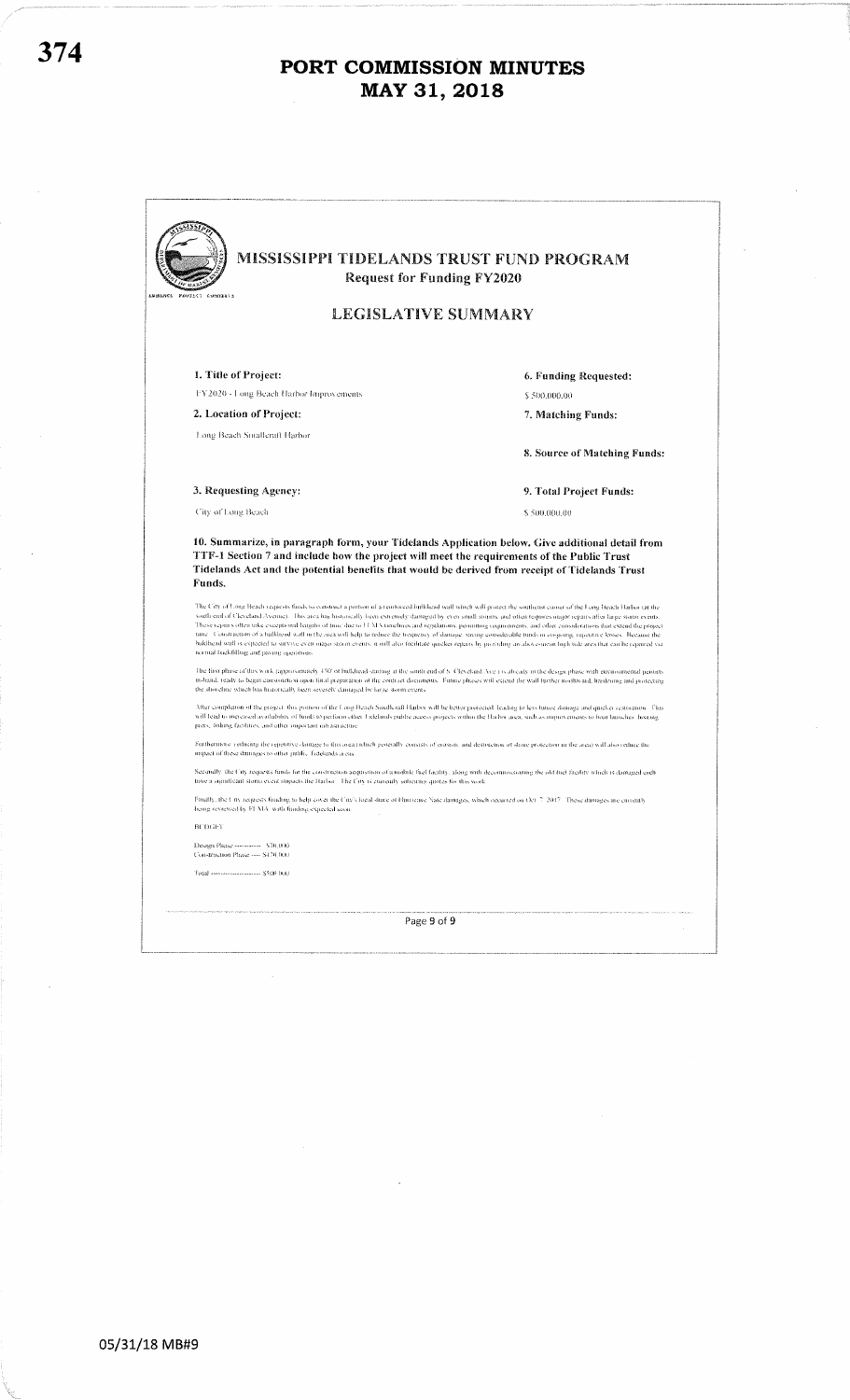

#### \*\*\*\*\*\*\*\*\*\*\*\*\*\*\*\*\*\*\*\*\*\*\*\*\*\*\*\*\*\*\*

Commissioner Hill recused himself and left the meeting. \*\*\*\*\*\*\*\*\*\*\*\*\*\*\*\*\*\*\*\*\*\*\*\*\*\*\*\*\*\*\*\*

There came on for discussion repairing/replacing the fuel facility at the harbor. It was determined that, although several quotes were received and reviewed, other quotes were expected; therefore no action was taken at this time. \*\*\*\*\*\*\*\*\*\*\*\*\*\*\*\*\*\*\*\*\*\*\*\*\*\*\*\*\*\*\*

There being no further business to come before the Port Commission at this time, Commissioner Deschenes made motion seconded by Commissioner